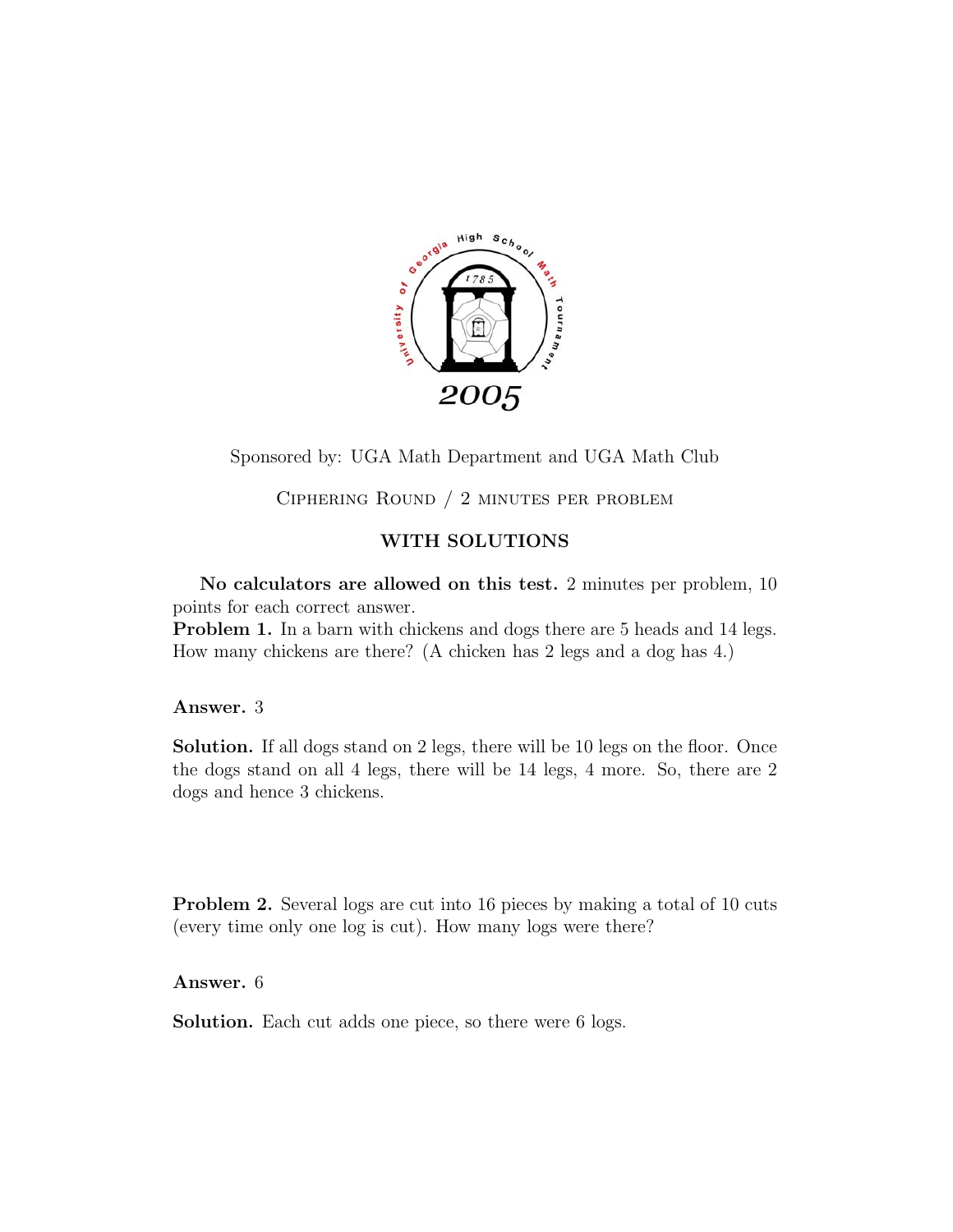**Problem 3.** Ted drives to Atlanta at 60 mph and returns at 30 mph. What was his average speed for the round trip, in mph?

## **Answer.** 40

**Solution.** Denote the distance between Athens and Atlanta by *d* (miles). Then it will take Ted  $d/60 + d/30$  hours to make the roundtrip, and the average speed will be

$$
\frac{2d}{\frac{d}{60} + \frac{d}{30}} = \frac{2}{\frac{3}{60}} = \frac{120}{3} = 40 \text{ mph}
$$

**Problem 4.** Express  $\sqrt{3-4i}$  in the form  $a+bi$  with  $a > 0$ . (Here,  $i = \sqrt{-1}$ .)

**Answer.**

$$
2-i
$$

**Solution.**

$$
(a+bi)^2 = (a^2 - b^2) + 2abi
$$

So,  $a^2 - b^2 = 3$  and  $2ab = 4$ ,  $ab = -2$ . Obviously,  $a = 2$ ,  $b = -1$  works.

**Problem 5.** In the alphabet of the Mumbo-Jumbo tribe there are 3 letters. A word is any sequence of these letters which is 4 letters or shorter. How many words are there in the language of Mumbo-Jumbo?

**Answer.**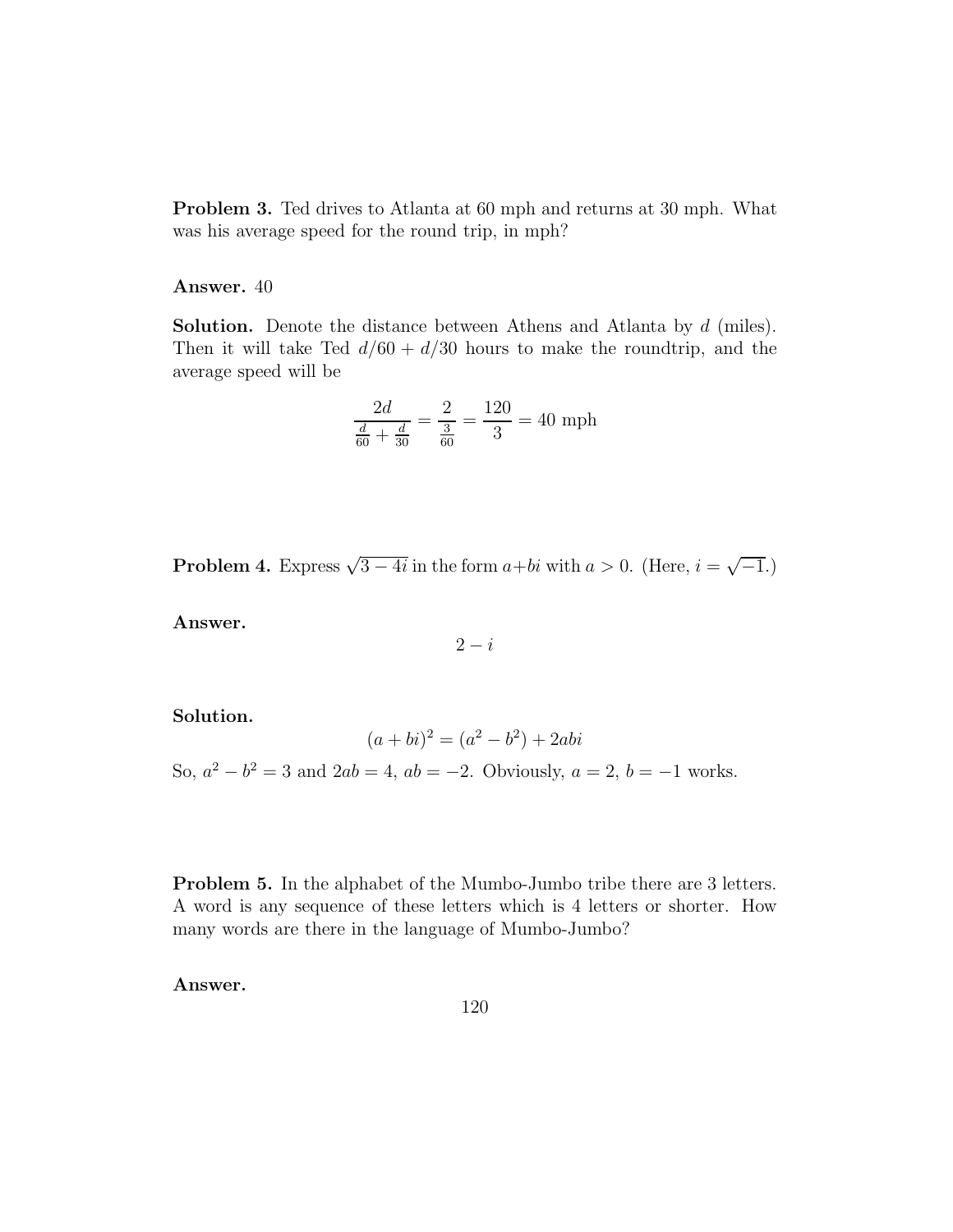**Solution.**

$$
3 + 32 + 33 + 34 = 3(1 + 3 + 32 + 33) = 3(1 + 3 + 9 + 27) = 120
$$

**Problem 6.** Point *P* is inside rectangle *ABCD*. In sq. units, the areas of  $\triangle APB$ ,  $\triangle APD$ , and  $\triangle CPD$  are 7, 6, and 2, respectively. Find the area of  $\triangle BPC$ .



## **Answer.** 3

**Solution.** 9 =  $\text{area}\triangle APB + \text{area}\triangle CPD = \frac{1}{2}(AB)(BC)$ . But this is also  $area \triangle BPC + area \triangle APD$ , so  $area \triangle BPC = 9 - 6 = 3$ .

**Problem 7.** How many 6-digit numbers are divisible by 5?

**Answer.**

180*,* 000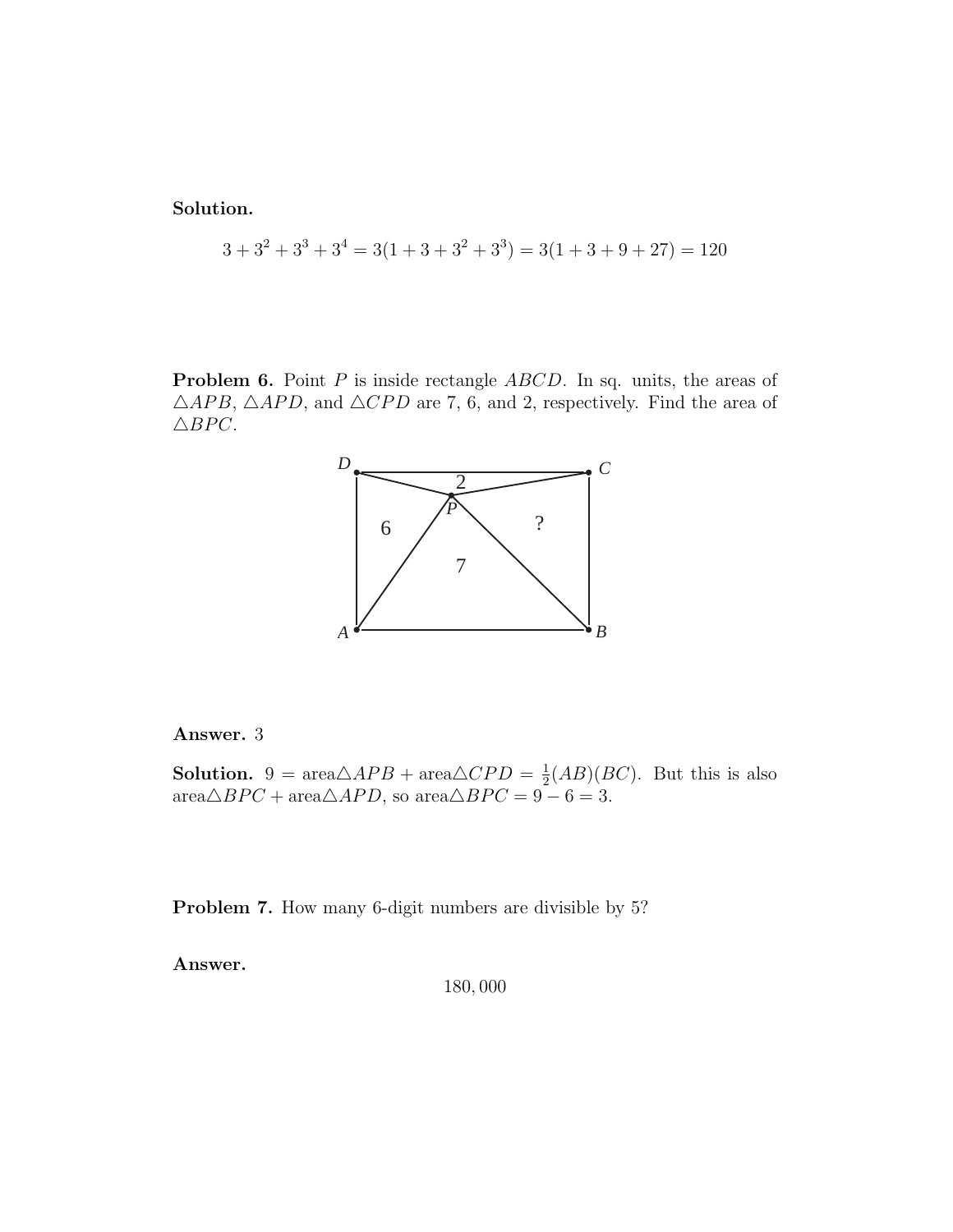**Solution.** There are 9 possibilities for the first digit: 1–9, 10 possibilities for digits two through 5, and 2 possibilities for the last digit: 0 and 5. Therefore, there are

$$
9 \cdot 10^4 \cdot 2 = 180,000
$$

numbers in all.

**Problem 8.** Point *P* is inside rectangle *ABCD*.  $AP = 6$ ,  $DP = 2$ , and *CP* = 7. Find *BP*.



**Answer.** 9

**Solution.**

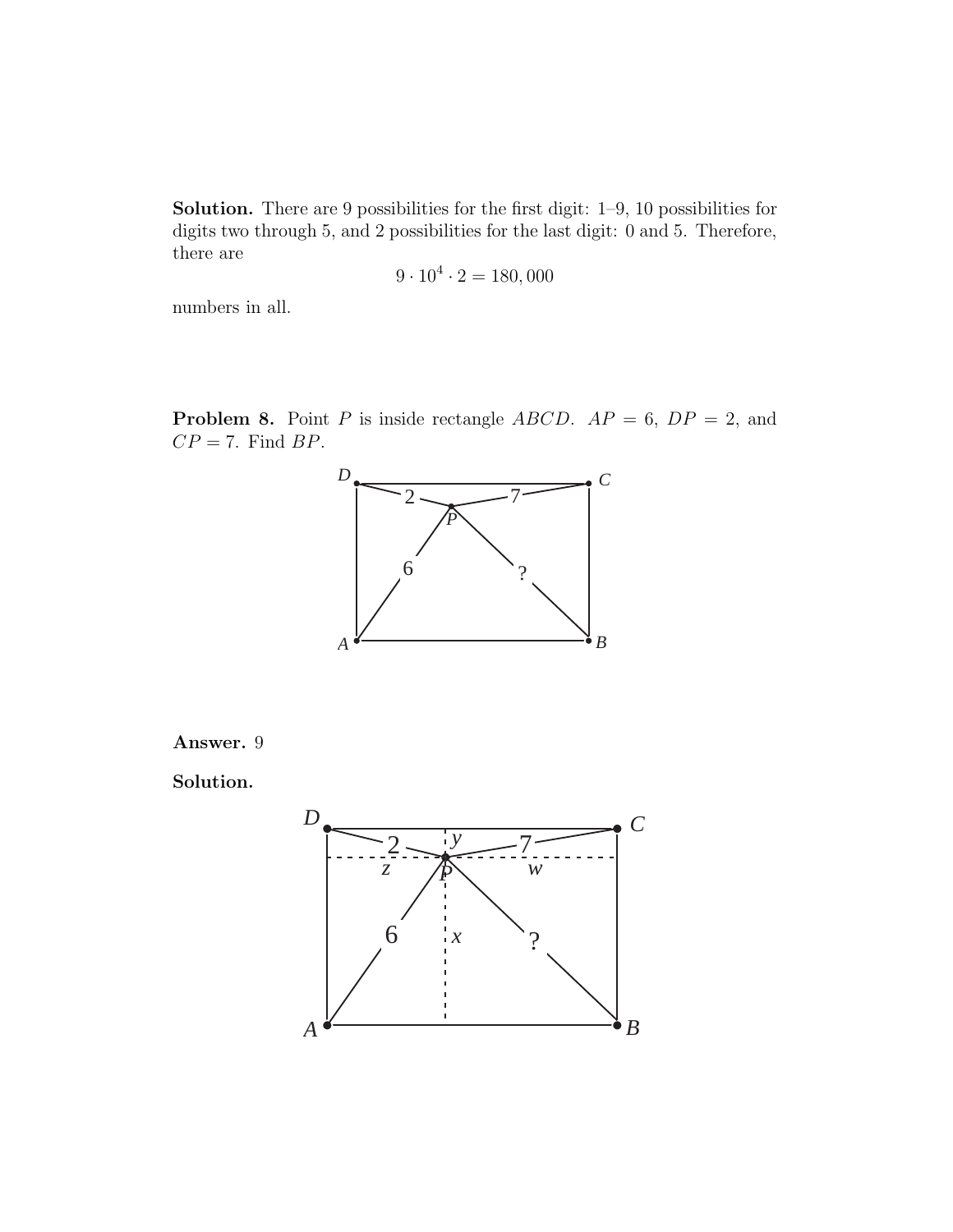We have

$$
x2 + z2 = 36
$$
  
\n
$$
y2 + w2 = 49
$$
  
\n
$$
y2 + z2 = 4
$$
  
\n
$$
x2 + w2 = ?2
$$

Therefore,  $i^2 + 4 = (x^2 + w^2) + (y^2 + z^2) = (x^2 + z^2) + (y^2 + w^2) = 36 + 49 = 85$ , so  $? = 9$ .

**Problem 9.** How many zeros are at the end of the base three decimal for 27! ?

## **Answer.** 13

**Solution.** 27 =  $3^3$ , 9 and 18 are divisible by  $3^2$ , 3,6,12,15,21,24 are divisible by  $3<sup>1</sup>$ . Together, this gives

$$
3 + 2 \cdot 2 + 6 = 13
$$

**Problem 10.** What is the smallest integer  $n > 2$  for which the fraction

$$
\frac{n-2}{n^2+13}
$$

is **not** in lowest terms?

**Answer.** 19

**Solution.** The fraction fails to be in lowest terms if and only if there is some prime *p* that divides both numerator and denominator. This occurs if and